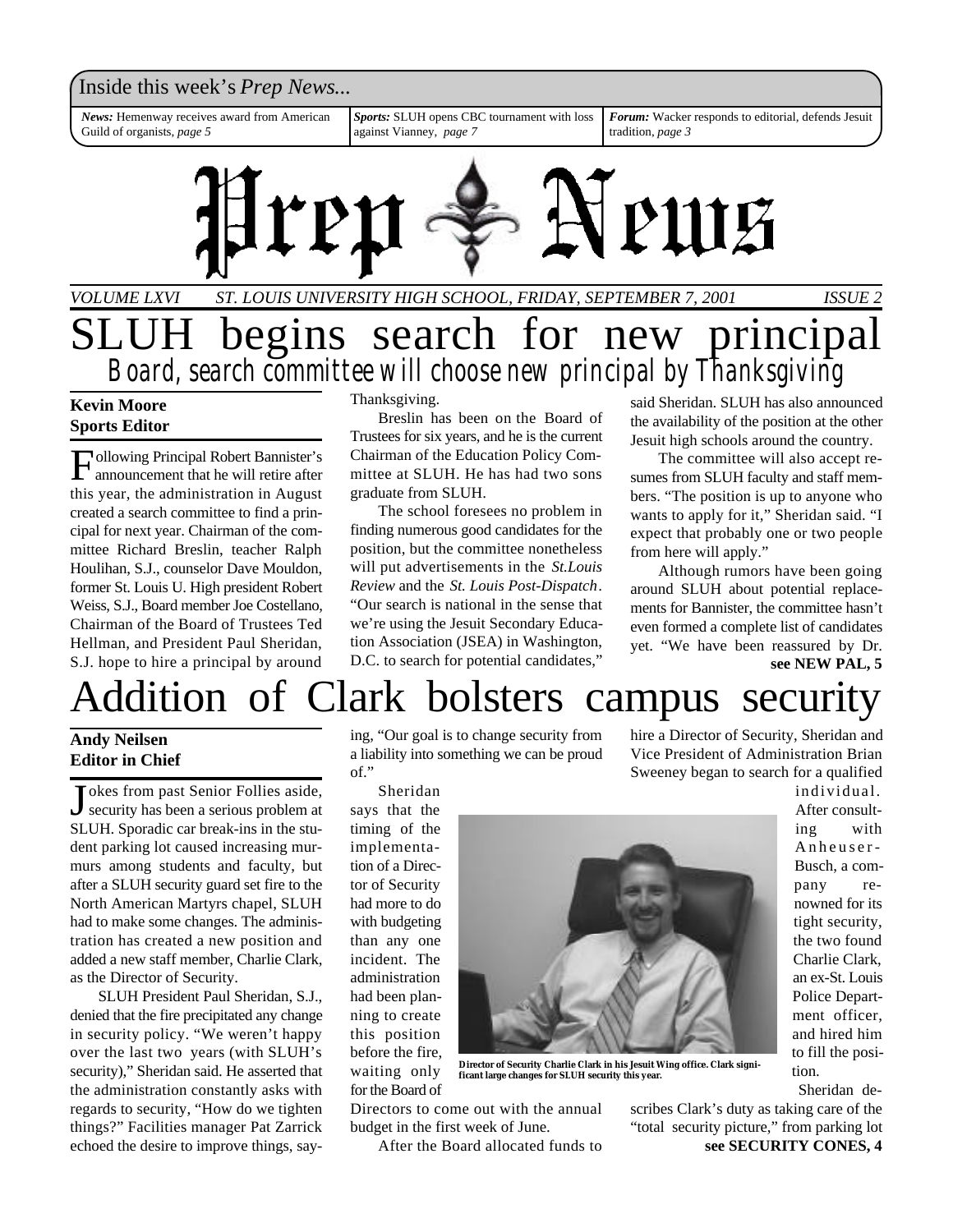# 2 **News** September 7, 2001 Sophomore exit interview program begins

### **Matt Hoffman Core Staff**

 $\sum$  uring the 1995 National Jesuit Sec-<br>ondary educational meeting, repreuring the 1995 National Jesuit Secsentatives from St. Ignatius High School in Cleveland, Ohio raised the idea of a meeting for students between their sophomore and junior years. Principal Robert Bannister, then an attendee of the meeting and a second year principal, considered this idea too ambitious to try.

Six years later, during the summer before Bannister's second-to-last year as principal, he decided, in collaboration with President Paul Sheridan, S.J., to try the interview idea. The interviews were to consist of a student, his parents, and a faculty member and take place sometime between the end of sophomore year and the beginning of junior year.

However, "scheduling became a problem right away," said Bannister. "April and May were too chaotic (and) the faculty was busy around the end of the year." Due to these factors, the administration decided to hold the meetings at the end of the summer.

"(The interviews) gave students a chance to tell parents their goals," said Sheridan. He also explained that the interviews are a chance to "promote spiritual life (and) ...an opportunity for a student half way through their year to reflect."

Bannister left the style of the actual interviews to the discretion of the faculty members conducting them. Members of the faculty used many different interviewing styles. Some used a style similar to the admission interview, while others worked with a self-evaluation sheet that was given out at the end of last year to each sophomore.

According to Bannister, "The students' thoughts at the end of the year were still on (the evaluation surveys)." The survey was based on the qualities listed in the profile of the graduate at graduation and served as a basis for the interview.

Faculty members, for the most part, thought the interviews were a positive

experience, but a few held reservations concerning the usefulness of the interviews.

One teacher thought that interviews were "excellent for the students and for me. The parents appreciated the opportunity to talk to a representative from the school and a chance to talk to their son." That teacher also added that, "If there were issues to be addressed, this was a good forum."

Another teacher agreed that it was "nice to sit down with parents and a student," but doubted the actual benefits of the meeting. "The effort is pretty staggering," said the teacher. "You have absolutely no control over what (the student) actually does."

The second teacher added, "There are no deep revelations; it seems more of a symbolic effort."

Student reaction to the interviews

was also mixed. Some students enjoyed the chance to reflect on their first two years and set goals for the near future.

"It gave me a chance to remember what I've done and look forward to what I could possibly do in the future," said junior Tom Recktenwald.

On the other hand, many students saw the interviews as faculty members lecturing them on what to do.

"I didn't really get anything out of it. I felt like I was being told what I have done in my first two years, which I already know, and then being told how to finish my last two years," commented junior Ryan Max.

Despite conflicting opinions about the interviews, Bannister hopes to make the them"a permanent part of SLUH." He feels the interviews are important because they pose the question: "If you had to do it all over again, how would you?"

# auphin yearbook back on track

**Tim Piechowski Reporter**

A fter a difficult year of miscommuni-<br>cation, the Dauphin yearbook staff fter a difficult year of miscommuniis nearly ready to deliver the 2000 and 2001 yearbooks.

Following mix-ups involving computer transfers and past moderators during the past two years, the staff has finally caught up with its work.

The Dauphin staff had nearly completed the lost pages for the 2000 yearbook by the end of last May; the layout was completed in June. The books are scheduled to be released in early September, after they are delivered from the printer, Herff Jones.

Dauphin moderator Randy Rosenberg emphasized the hard work of editor Mike Garcia and assistant editor Tim Lawler in finally getting out the '00 edition.

Rosenberg stated that members of the classes of 2000 and 2001 will recieve notices in the mail saying the yearbooks

are ready to be picked up.

In order to stay as close to schedule with the 2001 Dauphin as possible, Rosenberg said that the staff has managed to complete many pages "with a tremendous amount of work, dedication, and commitment from many guys throughout the summer."

Dauphin staff members, including Dave Decepida, Jon Britt, and Will Halaz, met as many as four times a week, for as long as eight hours at a time, to bring the 2001publication up to speed.

Rosenberg expressed excitement about the content of the upcoming yearbooks, noting that "Mike Garcia is very creative, which you will see in both the 2000 and 2001 yearbooks."

The 2001 Dauphin is tentatively scheduled for delivery late this fall. Rosenberg also stated that he now believes, "[the Dauphin] has a really good program with some very active students."

For the 2002 yearbook, Rosenberg plans the Dauphin will be able to return to its normal publication month of October.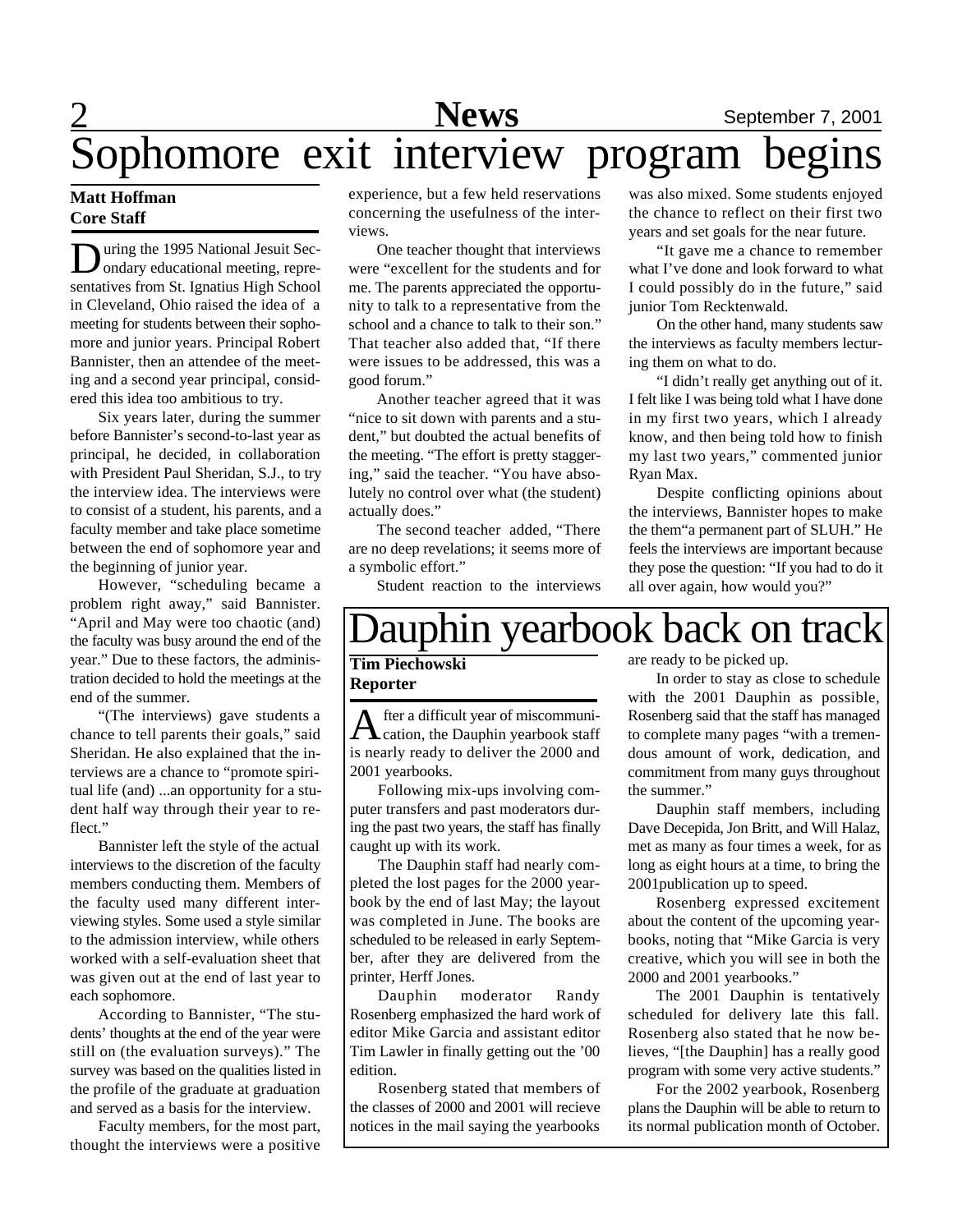## September 7, 2001 **Opinion** 3 EDITORIAL A window to the world Outside

One of the shortcomings of the *Prep News* as a vehicle for student opinions is its limted content range. While this newspaper focuses on school issues, students obviously have opinions about more than that. Senior Jason Wever is spearheading a campaign to publish a bimonthly newspaper whose focus would be national and global politics. With the help of history teacher Steve Aylward, Wever plans to expose students to life beyond these blue-striped halls.

According to Wever, the paper, which will hopefully appear as early as two weeks from now, will encourage students "to think more nationally and globally and get the...community involved in politics." This is an improvement which the school desperately needs.

Next to the fact that all upperclassmen should actively

follow politics— if for no other reason than because the actions of the U.S. government directly affect their lives— seniors, most of whom are 18, can actively participate in government by voting. There is too little political talk among students, especially students casting their votes for future leaders. In addition to helping informed students voice their opinions, the paper should help broaden the views of the uninformed. Whether it passionately draws some readers or merely sparks an interest in others, such a public, extra-curricular possibility for political and economic enlightenment on the part of the student is a terrific thing.

Wever should be applauded for his initial efforts to bring such a serviceable publication to the school. All who care for the machinery of the world in which they live should support the *SLUH Forum*.

## LETTERS TO THE EDITOR Wacker responds to "Motivation behind the tradition"

To the Editor:

Over the last week, I have heard literally dozens of responses to last week's editorial, "The motivation behind the tradition." To say the least, I was suprised by these reactions. A few people agreed with the editors, questioning why we do some of the things we do. But the overwhelming majority of people disagreed with it. They are certainly entitled to do so.

What they aren't entitled to do is precisely what suprised me so much. Many people took exception to the basic laws of arguing, learned in junior year theology, not mindful of how stupid and immature it made them look. We are not entitled to have complete disregard for the editor's opinion, which many did just by blowing it off as a cheap ploy to arouse some sort of commotion during the first week of school. Also, we are not entitled to resort to such lows as name-calling and malicious insults whose sole purpose is to take a shot at the editors in hopes of swaying someone's opinion on the matter.

Such childish tactics are perfect examples of what the

editorial was speaking of: not holding dear the ideals and principles of St. Ignatius and then claiming we do in defense of ourselves. Do we cherish and live by these ideals? That question goes hand in hand with the question, "Do we love our school?" Our school is founded on those ideals and the only way to truly love our school is to follow them. Do we follow them by making spiteful *ad hominems* towards someone for simply disagreeing with us? Do we follow them by calling someone a "loser," or mocking their social lives for voicing belligerence with our own personal relationships with the editor? Do we do all of this and then claim it as a defense of the integrity of our school?

When I read the article, I was just as shocked and offended as anyone to think that all I held sacred as a senior at SLUH was being questioned by someone who doesn't really know me. I thought, "How could they? They have no idea. I'll show them." But the way we reacted to it did nothing to prove them wrong

Instead, we proved them right.

Brian Wacker '02

## Hardy warns against bowing to price increase

My Fellow Junior Billikens,

The price for soda has elevated by ten cents—for bottles. How many of you carry around a dollar and ten cents? Most people will say, "Hey what's the problem with an extra ten cents?" But the prices are gradually increasing.Anyone wonder how much bags of candy cost at other school cafeterias? Around fifty cents, according to my friends at both public and private high schools.

For grade school it cost around \$5.25 a week on average for lunch. Now, I have heard people pay upwards of \$25 a week. Some will say, bring a lunch, but what about those that require hot lunches? Do our parents compensate for inflation with lunch money? Do people with jobs care to pay this much? Speak out against rising prices! Most likely they won't go down, but maybe they'll stay the same for over five years.

Mark Hardy '04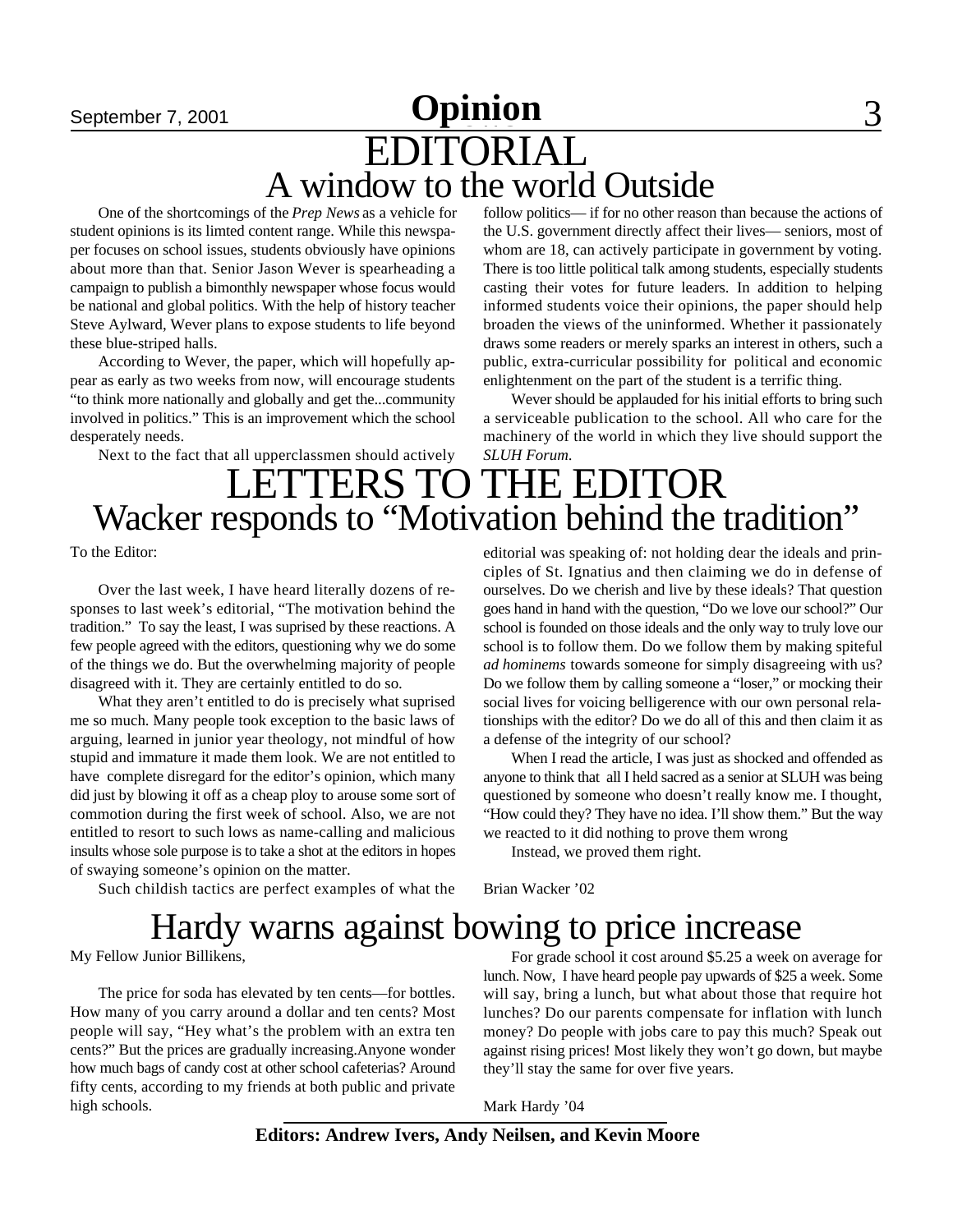strict outside access to the campus but still maintain the openness of the interior; students will be able to go in or out any interior door." Clark also said, "(The system) wouldn't affect the students at all,

As another part of his security overhaul, Clark is working on revising the

only adult access to the school."

### 4 **News** September 7, 2001 SECURITY CONES

#### (from 1)

security to a revised emergency plan for the school. Clark will also be in charge of hiring security guards, the most obvious flaw in the previous system. Instead of taking whomever the company assigns, Clark will interview and check up on any applicant to SLUH's security force. "We then will have the best personnel because we will not put up with anything less," Sheridan said. Sheridan calls Clark "high energy . . . pleasant, a very sharp individual."

Clark's credentials are impressive. He joined the St. Louis Police Department in 1988 as an officer and was assigned to the 6th district in North St. Louis. After three years there, Clark joined the narcotics task force, working in the same district, but specializing in drug related crimes. Later, Clark joined the gang unit, a team assigned specifically to monitor gang activity in the city. Clark worked in general intelligence for this group, coordinating efforts to fight gang violence.

In '93 Clark returned to his beat in the 6th precinct, working as an officer there until 1996, when he was severely injured on the job. When responding to a call of a car stalled on the highway, Clark was hit by a car traveling at 55 miles per hour in the right lane. He survived this accident, but only after having both his right elbow and shoulder reconstructed. He also underwent surgery on four cervical vertebrae. Though he is in fine physical condition—he can walk and run without problem or pain—he was not fit enough for police work. He retired from the force in 1997.

In terms of security analysis, Clark worked with St. Louis attorney Chet Pleban as an investigator, researching legal codes as well as interviewing clients and potential witnesses. Clark believes that his skill in interviewing and investigating people and their backgrounds will help him find good personnel for security.

Clark says that his job at SLUH places more emphasis "not (on) calling after, but not having to call ever."

Clark says that his main goal in im-

proving security is to stop the car breakins, which has become an increasing problem during the last two years. He believes that with better security policy on the student parking lot, such as his move to station a guard on the lot from 6 a.m. until 6 p.m., will help to prevent break-ins on the student parking lot this year.

H i s

first action as security director was to control parking lot traffic flow. By closing off one entrance to the parking lot, Clark restricted t r a f f i c



e m e r gency procedure for natural disasters. "My job is to make s u r e what's in p l a c e works," C l a r k stated. Not

only will

**Clark closed an entrance to the parking lot to make entering more orderly.**

flow, eliminating the "bumping into cars (and) driving over curbs" that he saw on the first day. The restriction of flow does not slow down the exiting process. Clark timed the amount of time it took for the parking lot to empty with and without the cones, noting that it was about fifteen minutes both times.

Clark's second goal for his new administration is to "control access" to the school by non-students. While Clark and the administration are bandying ideas about, one early and feasible idea is to go to a security card system. Under this system, teachers and faculty could use a security card to open doors leading outside the building. The doors opening onto the campus would remain unlocked throughout the day, while exterior doors such as the ones opening onto Oakland Ave. or the alley east of the school would remain closed.

Though this may seem severe to some, Clark says that the best security system would be one with metal detectors, controlled access to students, and having everyone entering the school go past him personally first. Neither Clark nor Sheridan want to implement such a system; Clark exemplified this attitude in summation by saying, "We want to re-

Clark improve security, he will also take more responsibility from overloaded staff members. Dean of Students Eric Clark was gratfeul that his last name counterpart would share some of his duties. With Charlie Clark monitoring the parking lot, Clark can focus less on the comings and goings of students and more on the discipline issues that are his primary concern.

Acknowledged Charlie Clark, "I know I'm not the Dean of Students...(but) if I see a student doing something wrong...of course I'm going to stop it."

In addition to Clark's goals, the question of security personnel still remains. After the fire late last year, it seemed that the administration would change security companies, as the fault lay with one of their men. However, SLUH has retained the same security company, Sentry Security, despite initial inclination to change.

Clark responded to questions about the competence of Sentry, saying, "I'd like to think that was an isolated incident due to lack of supervision by SLUH and (Sentry). He spoke approvingly of his current staff: "I am comfortable with who's out here."

Clark summed up his intent to improve security, saying, "I guarantee no problems like that will occur while I am in charge of security"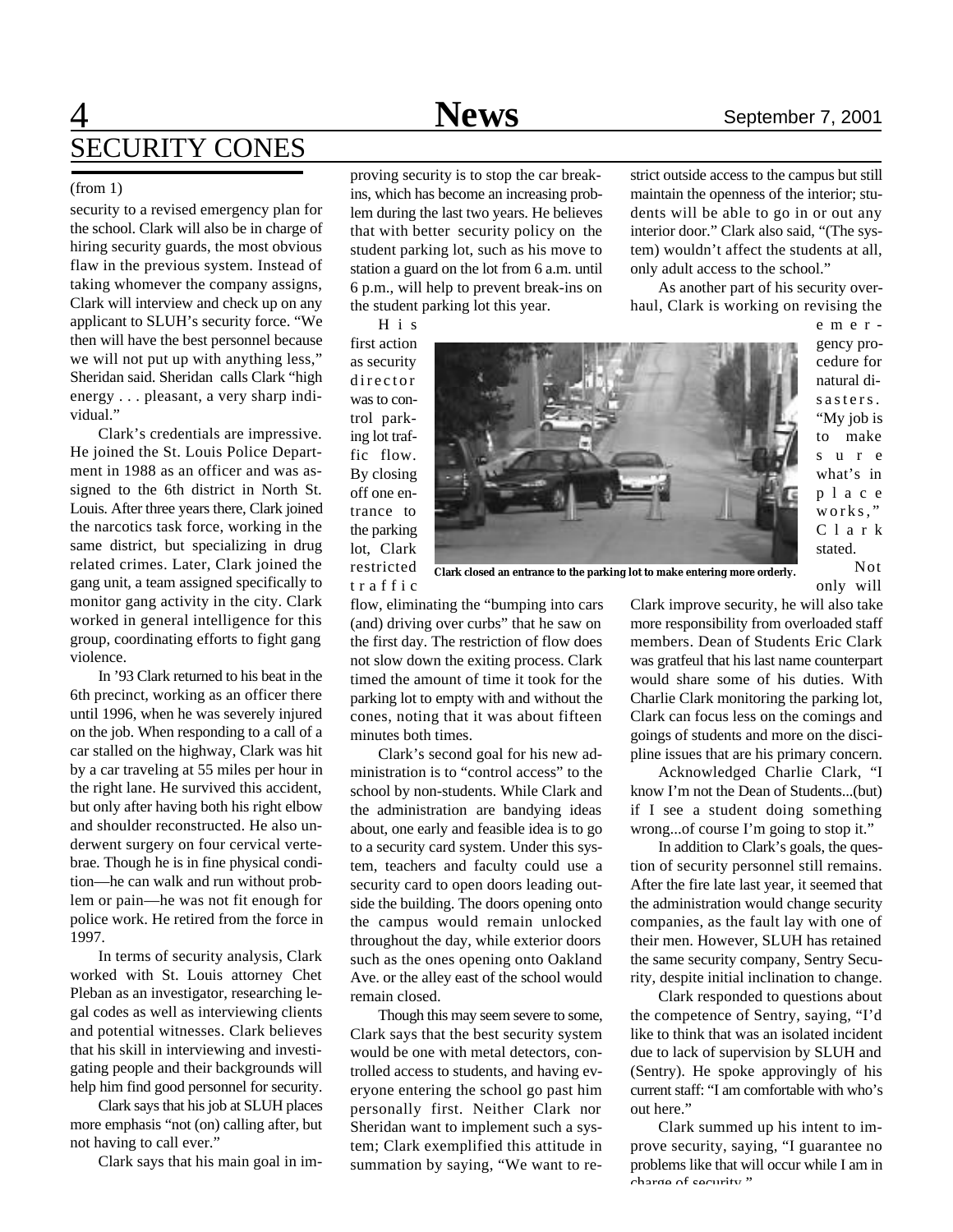# Senior Hemenway named Student Organist of the Year

### **Dan Julius Reporter**

There is no doubt that there are tal<br>ented young people at this school. There is no doubt that there are tal While both academic and athletic achievements come to mind almost immediately when one contemplates the successes of SLUH students, achievements in the realm of music are less well known. But even though these awards remain obscure to many students, they are nonetheless spectacular.

 This week, senior Zach Hemenway was named Student Organist of the Year by the American Guild of Organists. This award was given to Hemenway not only because of his remarkable technical prowess on the organ, but also because of a demanding schedule of playing at Masses all around the St. Louis area that would make even workaholics cringe.

 Besides his duties as accompanist for every choral group here at SLUH, Hemenway accompanies the Adult Choirs, the Children's Choirs, and all of the cantors at Mary Mother of the Church, a parish in South County, for every mass on Sunday.

He is also partly in charge of the

### NEW PAL

#### (from 1)

Breslin that this is going to be a legitimate search," said Mouldon.

After resumes from numerous candidates, Breslin will present a shortened list of candidates to the committee on Oct. 18. With this list, the committee will choose three final candidates. Between the tentative dates of Nov. 6-8, any SLUH staff member will have the opportunity to ask individual candidates questions.

"At the first meeting we discussed how to involve the faculty so the committee knows what they want in a principal," said Mouldon. "We are eager...to allow the faculty to question the applicants."

Breslin thinks one of the most impor-

music program at Mary Mother, a program he calls "phenomenal," but jokingly adds, "I'm biased."

When not devoting his time to Mary Mother of the Church parish, Hemenway plays innumerable weddings and masses at St. Gabriel the Archangel parish. Recently he was named the St. Louis Archdiocesan Organ Scholar, which means he will be accompanying a professional 250-voice choir at the New Cathedral in any Archdiocesan celebration.

Hemenway started playing the piano at age seven, and has continued taking lessons privately for the last two years with a professional instructor. Though the lessons are sometimes arduous, Hemenway knows that the level of difficulty will be rewarding for him.

"[My teacher] is really strict, really demanding, but that is good," he said, noting that the persistence learned from his teacher allowed him to win the American Guild of Organists, St. Louis Chapter, Competition for Young Organists last year, after his teacher instructed him that if he entered, he would win, no questions asked.

Hemenway plans to continue studying music, and hopes to get a Bachelor's Degree in Organ Performance in college after graduating from SLUH this spring.

tant aspects about this forum is that it will show the committee how the candidates interact with the faculty.

As a minimum requirement, a candidate must have a master's degree and either have or be earning a principal's degree.

"We are looking for a respected leader in education who is committed to the Catholic philosophy of the school," said Sheridan. "We want someone who absolutely agrees with the 'Grad at Grad' philosophy and…who conveys the ethos of a Jesuit education."

"We want someone who works in a collaborative way with other staff members rather than in an authoritarian way,"

# PEPSI RAISES PRICES ON SODA

### **Andrew Ivers Editor in Chief**

As most have probably noticed, the<br>cost for bottled Pepsi products rose s most have probably noticed, the to \$1.10 at the beginning of the year. According to Vice President of Administration Brian Sweeney, Pepsi increased the per bottle price by 15 cents; Food Service was able to reduce that to 10 cents.

Food Service supervisor Kathy Hylla said that Pepsi increased prices on cans as well, yet Food Service absorbed that for the sake of the consumer. Beside that, the increase is simply a result of Pepsi's increase on Food Service.

"We have no direct control" over such an increase, said Sweeney.

The five-year contract between SLUH and the Pepsi company is now in its third year. Its is based on an initial cash contribution to the school by Pepsi and the school's reciprocation of an increased share of vending revenue. Three years ago, when Coca-Cola and Pepsi bidded for domainance in the school, there was "no competetion," said Sweeney. Coke offered student giveaways like key chains while Pepsi offered a cash donation. Sweeney said that either company—or RC Cola or Vess, if either can make a substantial bid—can vie for the school's market in two years, when Pepsi's contract expires.

Sweeney said very few people have voiced complaints to him and for those who are upset by the increase he offered alternate drink options. Pepsi's contract only monopolizes sodas for fountain and machine vending. Cartons of milk are also sold at reduced prices, under ten cents each, with the help of a state program. "The choices are there," he said.

continued Sheridan. "It's a Dr. Bannister…someone who is good-hearted yet can make hard decisions and promotes the academic curriculum well."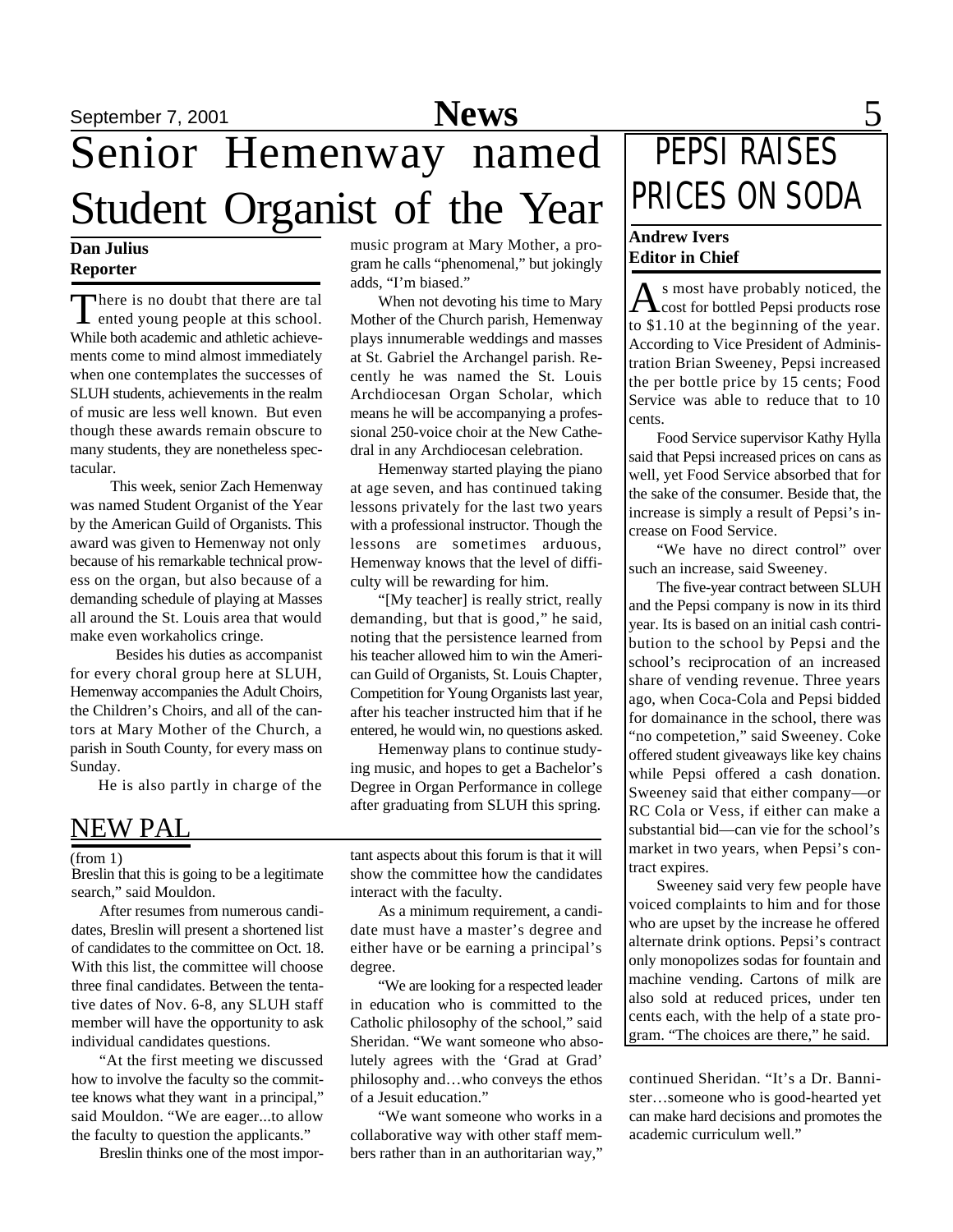## 6 **News** September 7, 2001 NEW SLUH FACULTY 2001-2002 MARY BECKEMEIER STEVE SCHAD ROSEMARY QUEATHEM SCIENCE SOCIAL STUDIES THEOLOGY

### **Dane Moody Reporter**

**M** ary Beckemeier joins the faculty<br>this year in the science department. She grew up in St. Louis and attended

Cor Jesu Academy b e f o r e moving on to St. Joseph's College in Indiana. W h i l e



there, she studied biochemistry.

After finishing her college career, she began work in a research lab at St. Louis University Hospital, where she helped out in the molecular cardiology area. She worked at the hospital for two years and began teaching in the lab.

After discovering that teaching was her calling, she went back to school to get her master's degree in teaching from Notre Dame.

When she finished her master's degree, she came back to St. Louis, and was hired at SLUH.

**see BECKEMEIER, 8** 

### $\sum$  teve Schad is one of the new teachers<br>this fall, yet, as a member of the class  $\Gamma$  teve Schad is one of the new teachers of '77, he is no stranger to the Backer Memorial. While

a student, he played soccer and t u to r e d English during his s e n i o r

**John Berosky Reporter**



year. After graduation, Schad attended Michigan State where he continued playing soccer and earned a bachelor's degree in history.

Returning to St. Louis, he earned his teaching certificate at UMSL and left again for Michigan State to pursue his master's degree. He was also an assistant coach for the mens' soccer team.

He taught at DeSmet from 1985 to 1993, and at St. Mary's High School until 2000.

More recently, he married, and last winter he and his wife had a boy they<br>see SCHAD, 8



**Sept. 3, 1993 Volume 58 Number 2** "Officer Charlie Stickman [was] recently hired to help discourage and prevent crime against SLUH and its students'.... Stickman wants everyone to know that he is here to 'protect, look after, and help the students'.... He hopes to stay as long as he can and become a permanent member of the SLUH community."

**Sept. 2, 1988 Volume 53 Number 2 New class rank system introduced:** "The new system would mean that while a student's new rank may be higher, it cannot be lower.... The new system should get some otherwise helpless applicants through the computerized sheepgate."

### **Sept. 4, 1981 Volume 46 Number 2**

"A new course is being offered at SLUH this year caled ECO-ACT. Not only do the students learn about the environment, they also become teachers of elementary school children. The ECO-ACT participants will go to their assigned schools once a week during the 6th period, while the other four days will be spent in preparation for the teaching."

### **Patrick Lyons Reporter**

A mong the new teachers this year is<br>freshman theology teacher Rosemong the new teachers this year is mary Queathem. Queathem, a St. Louis native, arrives here after most recently being the Coordinator of Religious Education for Our Lady of Lourdes in University City, a position she held for six years.

Queathem attended grade school at Seven Holy Founders in Affton and Cor Jesu Academy for high school. After graduating from Cor Jesu, she majored in English at Duquesne University, and then attended Fairfield University, a Jesuit college in Connecticut, where she earned a degree in Theology.

Queathem has taught in many different states, including Connecticut, Pennsylvania, Florida, and New York. She has also spent time teaching in St. Louis at St. Simon the Apostle and most recently at Lourdes.

Queathem said she was drawn to teach at SLUH the moment she experienced the school. "My son was a freshman three years ago, and when I came, the spirit here was just so dynamic that I knew I wanted to be a part of it."

Queathem wants to have an impact on the freshmen she teaches. "One of my goals is to really make faith real for the guys," she stated.

Deacon Allen Boedeker, Chair of the Theology Department, said that Queathem was hired because of her junior high experience and her interest in religious education. In addition, having three high schoolaged children (two at SLUH) helps her relate well to her students.

Because she is new to SLUH's faculty, Queathem has not yet decided what she wants to get involved in, but she enjoys going to as many SLUH sporting events as possible.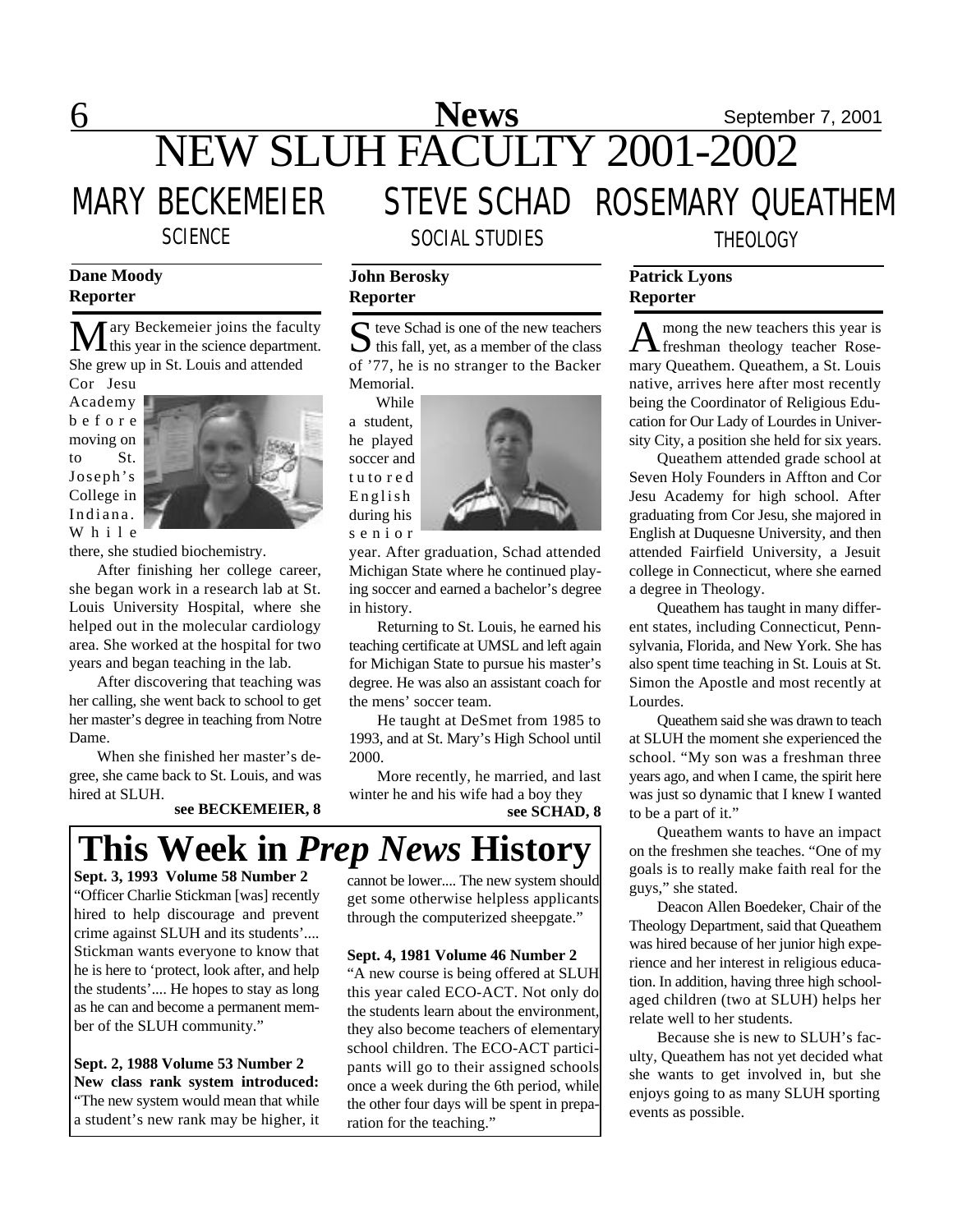### September 7, 2001 **News** 7 nificant drive early in the fourth, but half-Gridbills upset Parkway South in barn burner

### **John Stewart Reporter**

E ven before the varsity football team<br>boarded the team charter to Parkway<br>South last Thursday, they received a viven before the varsity football team boarded the team charter to Parkway cious blow: center Stanford Richardson had been admitted to the hospital with lower stomach pains Wednesday. After having an appendectomy, he will be out at least through the Kirkwood game tonight.

Despite this setback, the Footbills appeared fired up as they stormed onto the damp field twenty minutes tardy due to the rain and lightning delay. The game finally began about thirty-five minutes late, and SLUH elected to receive.

Junior quaterback Dossie Jennings led the offense onto the field for their first possession of the season. Sparked by two defensive pass interference penalties, the Footbills charged down the field. On second down from the 15-yard line, Jennings rolled right and found Chris Finney open in the flat, who quickly scampered into the end zone.

"With (Brad) Drakesmith laying the wood, I was able to sneak across the goal

line for the touchdown," said Finney. Brad Johnson's extra point was good, and the Jr. Bills were off to an early 7-0 lead.

However, the Jr. Bills' momentum changed dramatically one play later. The Patriots' standout receiver, Matt Askew, returned the ensuing kickoff 64 yards to the SLUH 13 yardline.

**Artwork by Mike Klevorn**

ally showed the patience of this team, considering South was able to slow us down for the better part of two quarters."

After a failed onside kick, the Patriots appeared to be in control. But on the first **see COMEBACK TIME, 8**

# Martelbills ground the Hawks, lose to Griffins

Running back Emmitt Morris scored three plays later. Morris added two short yardage touchdowns to give the Patriots a 21-7 lead entering the fourth quarter. Neither offense could amount a sig-

### **Aidan Podleski Reporter**

A fter the 7-0 defeat of the Kennedy<br>Celts last Tuesday, strange events fter the 7-0 defeat of the Kennedy led up to Wednesday's practice. Junior forward Matt Kreikemeier began experiencing some discomfort in his right foot. After sitting out Thursday's practice, doctors confirmed that it was in fact a fracture. Such a story began the Soccerbills' whirlwind Labor Day weekend.

On Saturday the Martelbills faced off against the Gibault Hawks from across the river. Play was hard and steady throughout the first half, with neither team notching a goal.

With less than twenty minutes remaining in the second half, Gibault broke the scoreless tie, going on top 1-0.

In the 24th minute of the second half, a cross from freshman Brent Zang to junior defender Pat Hogan resulted in a Hogan goal, tying the game at one apiece. With less than two minutes left, sophomore Joe Germanese was dragged down in the penalty box, and the referees called the foul and the ensuing penalty kick. Dan Hartwig took the PK and slotted it past the goalie's left side to put the Martelbills up 2-1; the game would end with the same score a minute later.

After the Soccerbills relaxed during their three day weekend, they came back on Tuesday, pumped for the start of the CBC Tournament. Despite scheduling conflicts and other mixups, the first round game against Vianney kicked off around 6:15.

Play was rough for the Soccerbills in the first half, especially for midfielderturned-forward Neil Sanders, as he was involved in a lot of hard contact from the Vianney defenders. In the 18th minute, goalie Pat Meier went up for a punchout, but a Vianney player slipped beneath him, throwing off Meier's line to the ball. The ball glanced off Meier, giving a lucky Vianney player a goal on an almost-open net, making the score 1-0. The rest of the

first half remained scoreless.

At the beginning of the second half, the Junior Bills seemed to shrug off the deficit, coming out firing on all cylinders. Many good chances just could not be converted into goals, however, as epitomized by Neil Sanders' long run down the left side that resulted in a shot that hit the right post and came out.

As the clock ticked down, it became evident that the game was not in the cards for the Martelbills. Said captain Ian Mulligan, "We dominated the entire game on both sides of the ball, but in the end we just couldn't finish."

The Soccerbills are set to put Tuesday's loss behind them in the next two games of the tournament. Junior stopper Matt McCarthy is questionable to start, but defender Hogan is first off the bench to take his place. As the Futbolbills move into the full pace of the season, the health of the team will prove to be a large factor in their sucess.

Jennings for 16 yards led the Footbills deep into the Patriot zone. The drive was capped off when Jennings dove into the end zone from one yard away to cut the lead to 21-14 with 4:40 to play.

quarterback scramble by

way through the quarter the Jr. Bills mounted their comeback. A 21-yard gain on a fade route to senior Tim Boyce and a

> "I was very happy with the way we moved the ball in the fourth quarter," said Boyce. "It re-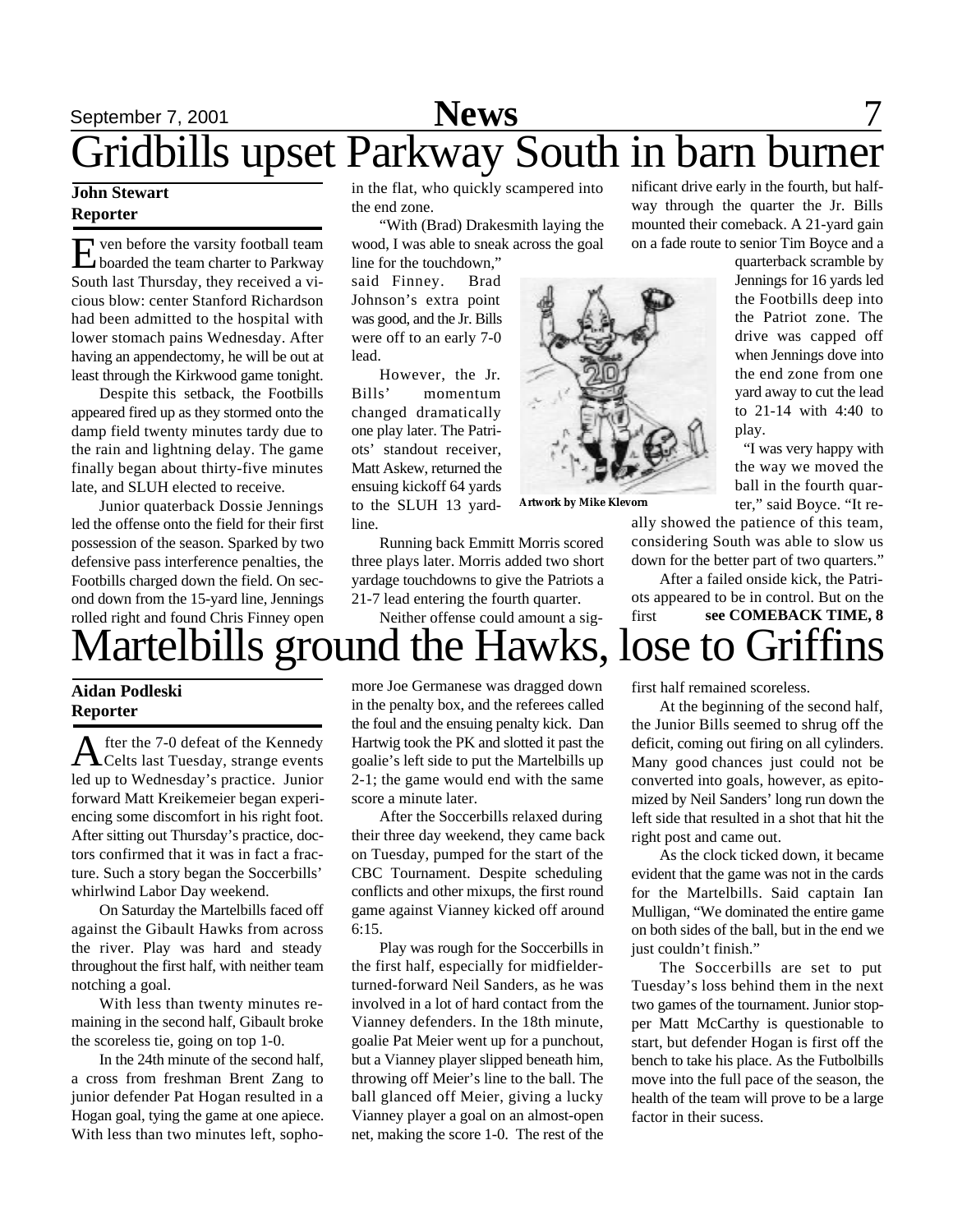# 8 **Sports** September 7, 2001 Splashbills dunk Parkway South, Lafayette

### **Tim Roth Reporter**

he Polobills started their season last

The Polobills sta against the Parkway South Patriots. Many of SLUH's STUCO community were on hand to see the #1 ranked team play.

 Team captain and all-around nice guy Kevin Price said, "It was weird to see them there. We rarely get students to

come see us, but it was much appreciated by our team."

It seemed to give senior Donny DesPain a shot in the arm, who came up COMEBACK TIME

#### (from 7)

play of the drive, Morris fumbled, and Adam Siebenman quickly pounced on the ball.

The Jr. Bills had 4:27 left to travel 73 yards to try to send the game to overtime. On the first play after the fumble, the coaches decided to go for the jugular. Executed to perfection, Jennings rolled right and drew the defense towards him. As soon as he saw the defense overpursue, he flung the ball all the way across the field to Chris Finney. With no one but blockers near, he rumbled for 24 of his 39 receiving yards to midfield. Boyce made two clutch catches, one on a key fourthand-eleven, to help surge the team inside South's 10-yard line.

Moments later Jennings bulled his way into the end zone to put SLUH an extra point away from completing one of the greatest Jr. Bill comebacks in recent memory. After Johnson's successful PAT, only 57 seconds remained in Charter Communications' Game of the Week.

The Patriots had their opportunity to win in regulation, but Nick Gabris' 37 yard field goal attempt was short, and the with three of SLUH's goals in an impressive 5-1 victory over South.

 DesPain commented, "I don't know how I did it. It was a team effort. It doesn't

> matter how many I score, just as long as we win."

Goalie Mike Petersen only allowed one goal as the defense kept up the intensity throughout the whole game. "I noticed some guys were swimming harder than they normally do, and

**Dan Klein looks to pass in Thursday's practice.**

that makes a huge difference on defense," said Petersen. Captain Greg Szewczyk also commented after the game, "I'm looking to fellow captain Dan Klein to start

game headed to overtime.

"The game was a great sign of character, and I was extremely pleased with the way we came back in the end," said head coach Gary Kornfeld.

In overtime, each team gets one possession that starts from the opponent's 25 yard line. South started with the ball, but Craig Schlapprizzi stopped running back Nick Diefenback for no gain on a key fourth-and-two.

On the Jr. Bills' first play from scrimmage, Jennings scurried 21 yards on a quarterback sweep to set up a first-andgoal from the 4-yard line. Three plays later Jennings, who totalled 193 yards, was able to penetrate the defense and cross the goal line to give SLUH an amazing 27-21 victory.

"One game does not make a season, so we are going to have to go out and play a good game against a tough Kirkwood team," said Kornfeld. "Our fans were great against Parkway South, and we owe them a lot of credit." The Jr. Bills open their home schedule tonight against Kirkwood at 7:00.

bustin' some heads out there. That kid is just raw brute strength, you don't mess with him."

 South has been considered one of the better teams in the area, and won the state title in 1999 and 2000.

The Polobills improved to 2-0 Wednesday night when the Lafayette Lancers walked into FoPo Town. The Lancers foolishly took the deep-end first in the pregame warmups, igniting sparks of fury and rage in the minds of many, but namely Brendon Sanders.

"I will get my revenge in the game," commented Sanders, grinning suspisciously. SLUH jumped out to an early lead, moving up 5-0 in the first four minutes of the game. Tom Heafner walked in early to float one over the Parkway South goalie, a shot some described as "masterful." Billy Dahlman, Philly Abrams, Michael Leuchtman, Klein, and Szewczyk added BECKEMEIER **see CHLORINE, 10**

(from 6)

"I had two brothers that went here," she commented. It is a "great school with a great reputation, and I was very pleased that they hired me."

Beckemeier will be teaching five sections of chemistry to sophomores and juniors this year, and plans on getting involved in clubs next semester, but she wants to focus on teaching for now.

### SCHAD

#### (from 6)

named Harry Truman, after Schad's idol.

This year, Schad hopes to assist coaching the swimming team and get involved with the soccer program in the near future.

He described the school as "a good learning environment where the students are well-mannered." He came back, he said, "because of the great teachers I had as a student.

History department chair Peggy Pride said, "Schad is a great addition to the department. He is excited to be here and looks great with the students."

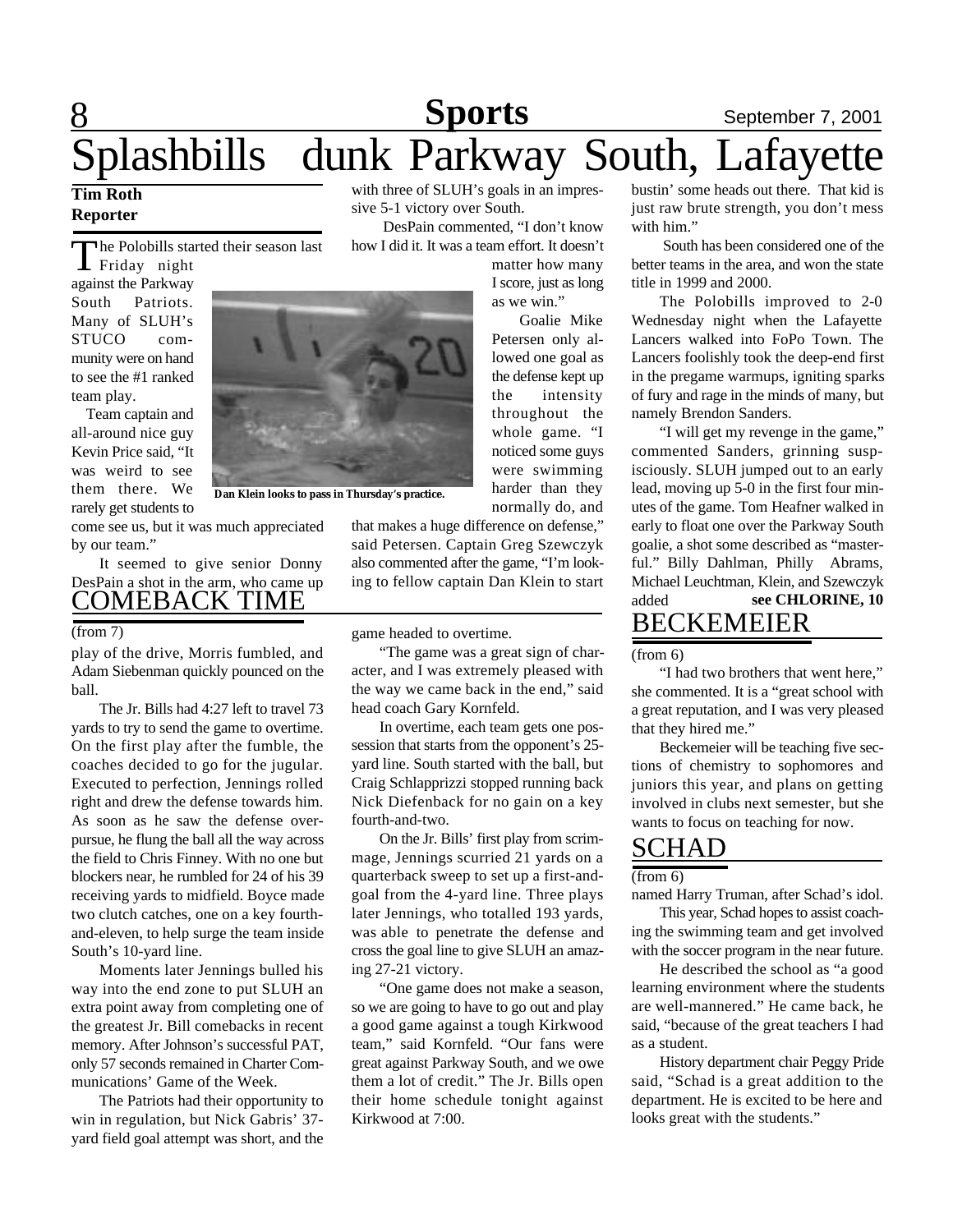

### **Brian Gilmore Reporter**

Entering the First Capitol Invitational<br>Last Friday, the Jr. Bills wanted to ntering the First Capitol Invitational accomplish two things. First, they wanted to see how they would stack up with some of the top teams in the area. Second, they wanted to see how some of the newlychristened varsity runners would handle their transition to the brutal intensity of a varsity race. If the results are any indication of how the Harrierbills' season will go, then expect nothing but brilliance from this team all year long.

Boosted by a powerful second half of the race from all seven varsity runners, SLUH won first place in the 16-team field, narrowly edging out rivals Parkway South and DeSmet. Led by John Parr (9th place, 16:59), the team placed four runners in the top 20 overall Pat Leinauer (11th, 17:05), junior Peter Schaefer (15th, 17:21), and junior Drew Noblot (18th, 17:28) all earned individual trophies of recognition.  $N a r r o w l v$ missing a trophy, but more

importantly rounding out the scoring five, was junior Kevin Crean (24th, 17:40). Junior Kyle Gonnerman (17:55) and senior Andy Skosky (17:56) ran excellent first races as well.

"Winning feels pretty good," said team philosopher Leinauer, "and I'm sure it feels better than losing, so I'm glad that we won."

This was the second time that SLUH has gone to this invitational, and the second time that SLUH has taken home first. In 1999, en route to the state championship, the Junior Bills edged out conference rival CBC for the title.

Head coach Jim Linhares was quick to point out that "all seven varsity times, from top to bottom, were better this year than the times run by the eventual state champions in '99."

"It was great to get the win, since nothing higher than second was expected from us," continued Linhares, "However,

only a few points separated South, DeSmet, and us, so it really was a virtual tie."

"We also had all seven varsity runners under 18 minutes, with two of them already at the 17-minute mark.That's unbe-lievable, and we're stronger than I expected us to be at the beginning of the year. It's really a credit to all the hard work the guys have been doing. Drew (Noblot) and Kevin (Crean) really stepped it up, and that's what won the meet for us."

Indeed, Noblot and Crean were the biggest bright spots of the day. Parr said, "I'm so happy to see them run well, they deserve it."

Crean, running nearly three minutes faster than a year ago, summed the experience up saying that, "It's completely different in a varsity race. There's no stringing out in the pack, and everyone can kick like the bejesus at the end of the race. I definitely felt the pressure, because I knew I had to come through if the team was to win, but I proved that the desire to succeed can overcome all obstacles. It was a great race, but I could have run even faster if it wasn't for all of Coach Flanagan's pre-calc homework."

Noblot commented, "As a team, it was a big win for us, since we were definitely the underdogs. Personally, I fed off the intensity of the race, and ran the best race of my career. I knew Coach wanted me to close the gap between Schaefer and myself, and I did that pretty

well. I'd been mentally preparing for that meet for weeks, and I was utterly focused throughout the race and never broke form."

The JV squad also opened their season on Friday, and won the race in dominating fashion, easily outdistancing the huge 30-team field. Led by sophomores Andrew Linhares (4th, 18:22) and Brennan Connor (5th, 18:26), the team placed five runners in the top 12 and had great individual races from top to bottom. "It's great to get the season off and going like this, and I'm proud of the way we ran today," said Linhares.

On the JV team's impressive unity, Parr commented, "They looked awesome today. They were together in huge groups on their warm-up and cool-down runs. I could almost feel the mystique that they radiated."

With the first meet under its belt, the team ventures north to the McCluer North Invitational held tomorrow at McCluer North High School. With the top seven getting a week off to train, the top seven JV runners will be competing in the varsity division tomorrow.

Senior Richard Spicer, obviously pumped up about his first ever varsity race, claims that, "The power of my headband will get me through the race and propel me to greatness."

With all the buzz surrounding this year's cross-country team, check out a meet and see what it's like. You might be pleasantly surprised. For more, log on to

## PN Nightbeat<sup>www.geocities.com/sluhcrosscountry.</sup>

The FutbolBills defeated the CBC Cadets 1-0 last night in a thrilling battle. Thirteen seconds into the first half, senior captain Dan Hartwig took a pass in midfield and slotted it past the CBC goalie for the first and only notch of the game. Though both teams battled for the remaining time, the speed and intensity of the Martelbills from quick substitutions proved too much for the Cadets. The SoccerBills move to 3-1- 0 on the season.